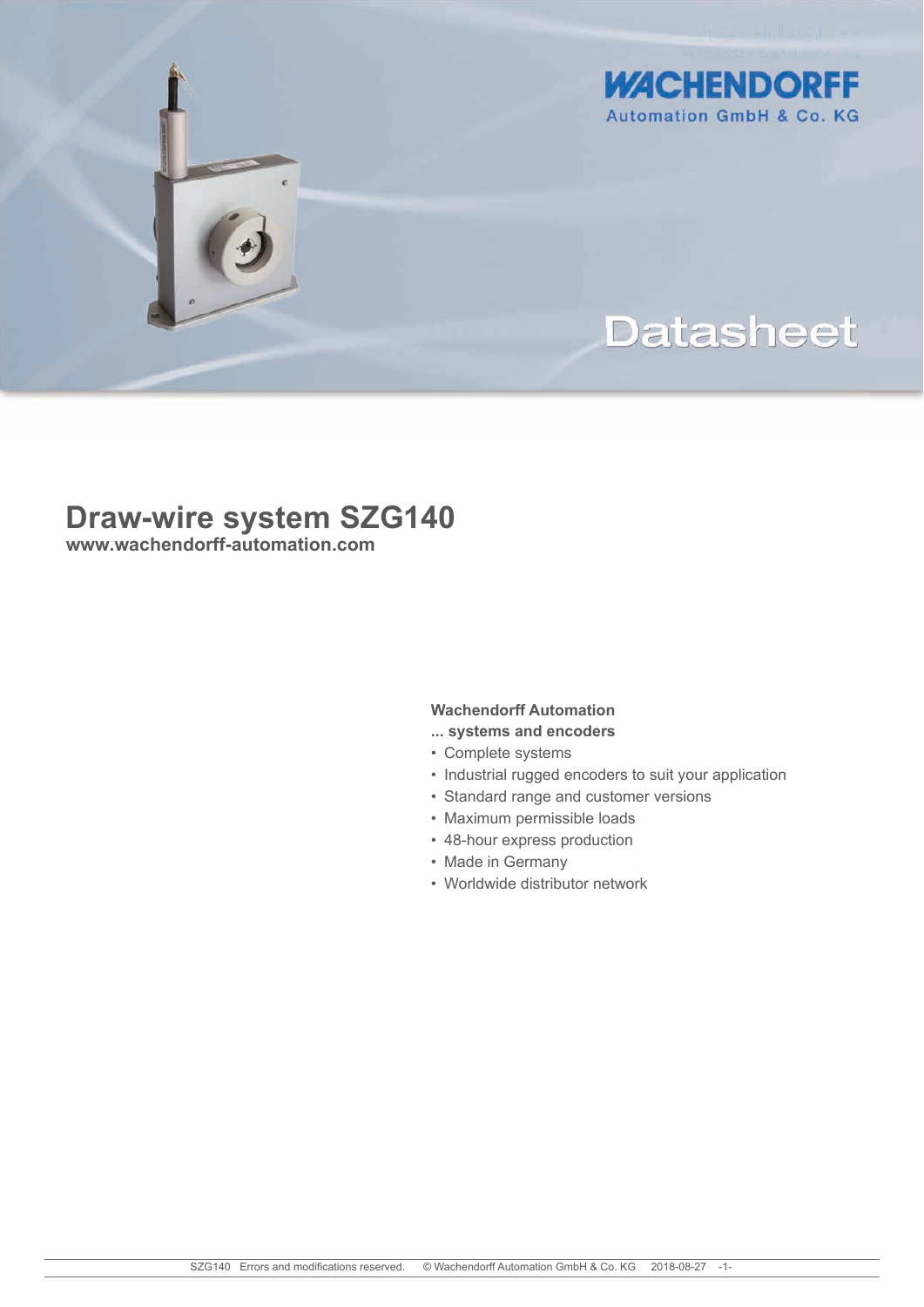

## Rugged draw-wire system SZG140



- Ball bearing drill protection
- Measuring rope (stainless steel)
- Bushing
- Quick and easy mounting

www.wachendorff-automation.com

| <b>Mechanical Data</b> |                   |                     |                        |                                   |  |  |  |  |
|------------------------|-------------------|---------------------|------------------------|-----------------------------------|--|--|--|--|
| Measurement range      |                   | Extraction force    | Speed                  | Acceleration                      |  |  |  |  |
| [mm]                   | $\frac{1}{2}$ [N] | $F_{\text{max}}[N]$ | $V_{\text{max}}$ [m/s] | $a_{\rm max}$ [m/s <sup>2</sup> ] |  |  |  |  |
| 5000                   | 8.C               | 1.6                 |                        | 120                               |  |  |  |  |

| Technical data SZG140      |              |                                                                            |  |  |  |
|----------------------------|--------------|----------------------------------------------------------------------------|--|--|--|
| Measurement range          | [mm]         | 5000                                                                       |  |  |  |
| Linearity                  | [%]          | 0.05 (encoder output)                                                      |  |  |  |
| Disc circumference         | [mm]         | 317.68                                                                     |  |  |  |
| Temperature range          | $\lceil$ °Cl | -20 $^{\circ}$ C up to +85 $^{\circ}$ C (observe max. encoder temperature) |  |  |  |
| Weight                     | [g]          | 1300 to 1600, depending on the measurement range                           |  |  |  |
| Housing                    |              | aluminium, anodised, spring case PA6                                       |  |  |  |
| Encoder requirements       |              | Shaft: Ø 10 mm, clamping flange: Ø 36 mm, shaft length: 20 mm              |  |  |  |
| Order No.: without encoder |              | SZG1400500UZVK                                                             |  |  |  |

| Example Order No.: incremental |             |               |          |                 |                 |  |
|--------------------------------|-------------|---------------|----------|-----------------|-----------------|--|
| Type                           | Wire length | <b>Pulses</b> | Channels | Output circuit  | Connection      |  |
| <b>SZG140</b>                  | 0500        | 02500         | AΒ       | R <sub>24</sub> | SB <sub>8</sub> |  |

| Example Order No.: absolute |      |                           |            |           |          |      |              |                 |            |
|-----------------------------|------|---------------------------|------------|-----------|----------|------|--------------|-----------------|------------|
| <b>Type</b>                 |      | Wire length   Single-turn | Multi-turn | Interface | Software | Code | Power supply | galv. isolation | Connection |
| SZG140                      | 0500 |                           | 18 —       | CO        | <b>A</b> | B    |              |                 |            |

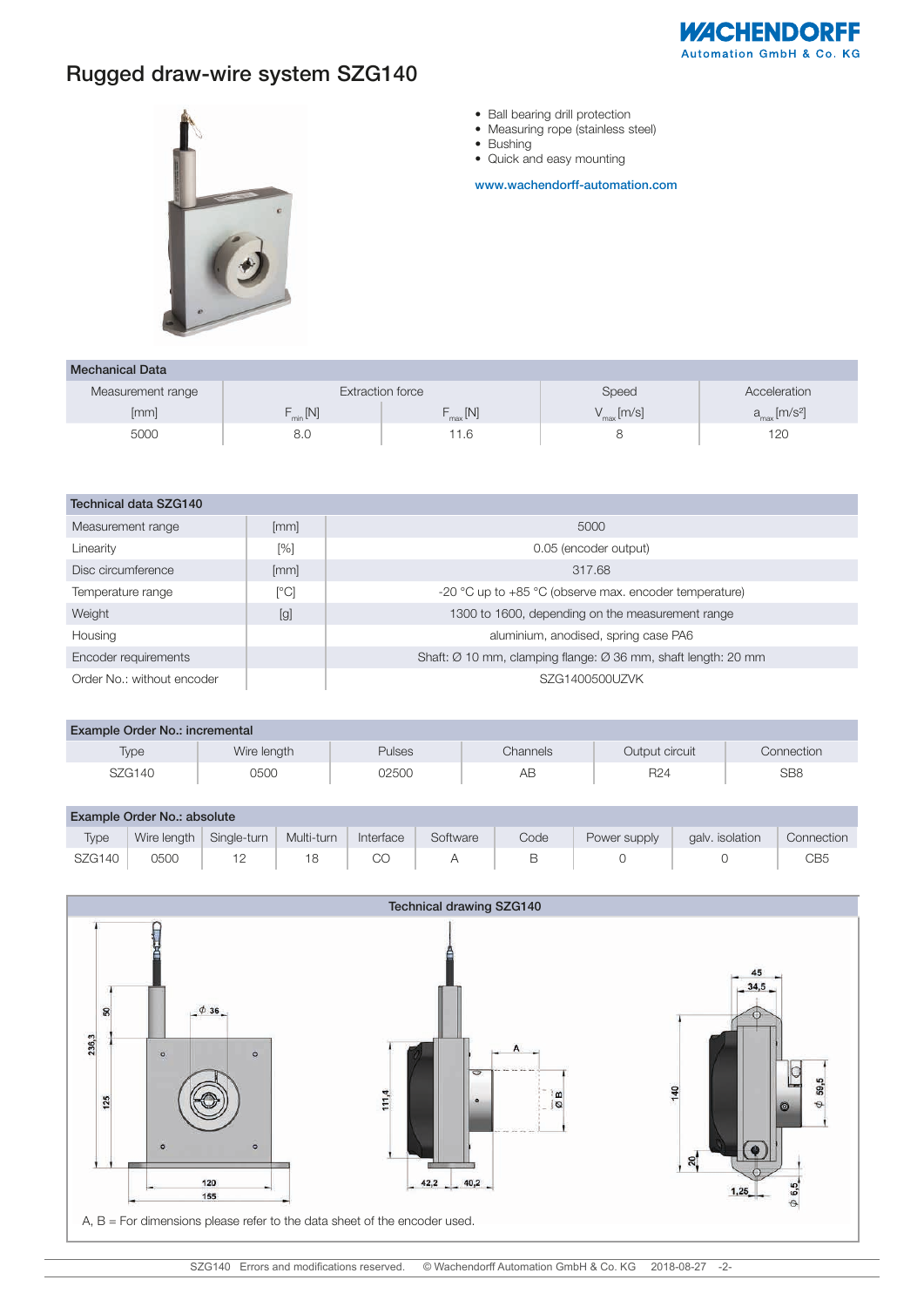## **WACHENDORFF**





#### Installation

- Mount the sensor at the designated place by using the fixing holes before extracting the rope and before attaching the rope to the measuring target.
- Open the rope clip after the sensor is fully mounted and extract the measuring rope. Hook the rope clip on the measuring object and close the bracket of the clip. For safety reasons put a screw driver trough the clip to extract the rope.
- Check the track of the measuring target on collision with the sensor housing and on exceeding the specified measurement range. When installing the sensor make sure that the rubber stopper does not touch the rope outlet.
- Connect the electronics according to the sensor type. When laying the cables be careful not to under-run the minimal allowed bending radius of the cable (5 x cable diameter).
- The rope must be extracted from the sensor vertically. The maximum variation from the vertical is 3°. Avoid carefully extracting the rope at an inclination, since the durability of the instrument would shorten considerably. If it is not possible to keep the limit of 3°, a deflection pulley has to be used.
- The measuring range begins after approximately 2 mm extracted rope (=zero point). The mechanical reserve at the end of the measuring range is about 20 mm.
- When mounting outdoors protect the sensor and the rope from icing at temperatures below 0 °C.
- Guide the rope preferably in corners or guarded in channels to prevent pollution or accidental touch.
- When operating the sensor, take care not to let the rope snap back by mistake or extract the rope over the specified measurement range, as this might destroy the sensor.
- Maintenance: These instruments are maintenance-free. If however, the rope is soiled due to adverse environmental conditions, it can be cleaned with a cloth drenched in resin-free machine oil.

### WARNING NOTICES

- Don't let the rope snap back. If the rope is retracted freely, this may lead to injuries (whiplash effect) and the device may be damaged. Caution when unhooking and retracting the rope into the sensor.
- Never exceed the specified measurement range when extracting the rope!
- Do not try to open the device. The stored energy of the spring drive may lead to injuries when being mishandled.
- Do not touch the rope when operating the sensor.
- Avoid guiding the rope over edges or corners. Use a deflection pulley instead.
- Do not operate the sensor if the rope is buckled or damaged. A ripping of the rope may lead to injuries or a damaging of the sensor.

Note: All incremental WDGI58B or absolute WDGA58B encoders are suitable for mounting.